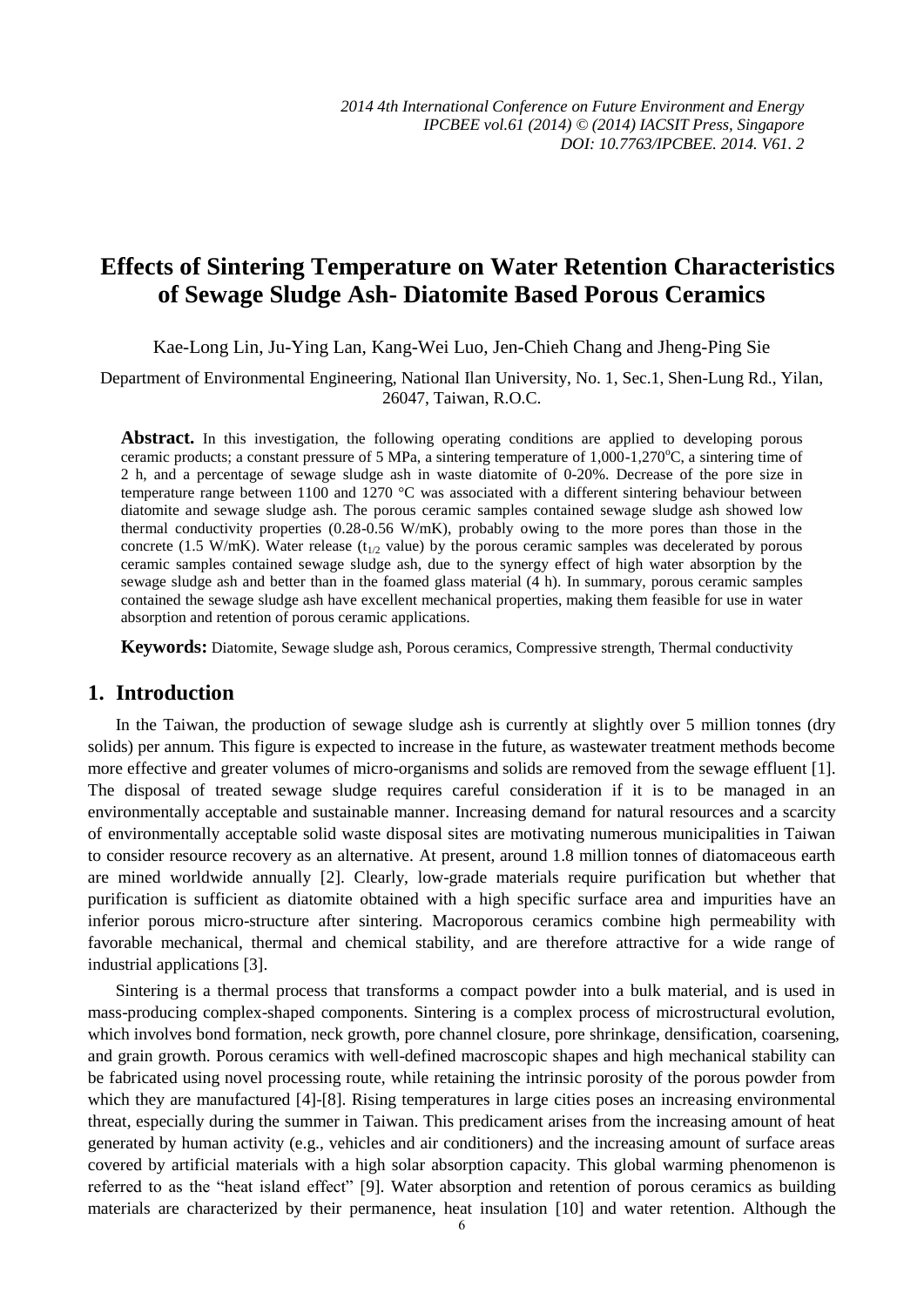utilization of diatomite and sewage sludge ash has economic and environmental advantages, the water absorption, retention and thermal conductivity of this porous ceramic material in terms of service life is still largely unknown. This study demonstrates the feasibility of reuse diatomite and sewage sludge ash produced as water absorption and retention of porous ceramic is also examined by studying their water retention and thermal conductivity properties.

## **2. Materials and** Methods

#### **2.1. Materials**

The waste diatomite and sewage sludge ash used were collected from the food-processing industry and refinery plants located in Taipei County, Taiwan. In total, 500 kg of waste diatomite and sewage sludge ash were obtained from the food-processing industry and refinery plants, respectively. The waste diatomite and sewage sludge ash were pulverized using a ball mill until they could pass through a 100 mesh sieve. The resultant pulverized waste diatomite and sewage sludge ash were then stored in a desiccator until testing.

#### **2.2. Preparation of compacted sintered porous ceramics samples**

The waste diatomite and the sewage sludge ash samples were oven-dried at  $105^{\circ}$ C for 24 h and ground in a ball mill to form fine powders suitable for pressing. The powder samples were mixed with each other to prepare a known mass percentage of sewage sludge ash in diatomite in different concentration of sewage sludge ash (0-20% by mass) to produce porous ceramics samples. The content of the sewage sludge ash in the waste diatomite mixture was varied from 0% to 20% by mass. The samples were compacted at 5 MPa to form cylinder specimens (51.8 mm  $(4)$  ×15 mm  $(H)$ ) that were then desiccated before testing. The compacted porous ceramic specimens were placed on a platinum plate and burnt in an electrically heated furnace using a ramp rate of  $5^{\circ}$ C min<sup>-1</sup>. The porous ceramic samples were then sintered at temperatures between 1000 $^{\circ}$ C and  $1270^{\circ}$ C for 120 minutes. The sintered samples were then cooled to room temperature and stored in a desiccator for subsequent physical properties testing and microstructure analyses.

## **3. Results and Discussion**

#### **3.1. Characteristics of waste diatomite and the sewage sludge ash**

The densities of the waste diatomite and the sewage sludge ash were 1.26 and 1.88 g cm<sup>-3</sup>, respectively. The major constituents of the waste diatomite,  $Al_2O_3$  and  $SiO_2$  represent 1.08% and 93.6%, respectively. The major constituents of the sewage sludge ash;  $SiO_2$ ,  $Al_2O_3$  and  $Fe_2O_3$  represent 59.1%, 16.0% and 4.5%, respectively.

#### **3.2. Mechanical characteristics of porous ceramics**

Table 1 shows the open porosity of the pure diatomite specimens that were fired at various temperatures. The porosity declined slowly from  $1000^{\circ}$ C to  $1270^{\circ}$ C (from 64.02% to 61.27%). By increasing the sewage sludge ash content, pore size distribution decreased. However, the rate of change was not constant. The high porosity was attributed to the unique porous mineralogical character of diatomite that contained 20% sewage sludge ash, the porosity of which did not change considerably during sintering. First, the open porosity declined gradually from 61.3% at 1000  $^{\circ}$ C to 59.2% at 1100  $^{\circ}$ C. In the second stage, the porosity decreased from 55.1% at 1200  $\degree$ C to 49.7% at 1270  $\degree$ C, and the rate of decline was higher than that in the first stage. In this stage, sintering reduced the volume, and most of the pores were closed.

The water absorption rate, which is the weight of the moisture in the pores as a fraction of the weight of the sintered specimen, is an effective index of the quality of porous ceramics. Table 1 shows the results of the water absorption tests on various sewage sludge ash -diatomite mixtures that were heated at four temperatures. Water absorption increased from 81.0% to 93.4%, 74.1% to 91.1%, 67.8% to 87.9%, and 59.7% to 85.2%, with heating temperatures of 1000 °C, 1100 °C, 1200 °C, and 1270 °C, respectively. The results show that, as the sewage sludge ash content declined, the water absorption of the porous ceramic samples increased. Furthermore, the amount of water absorbed by the porous ceramics decreased with an increase in the heating temperature. The decline in the rate of water absorption with increasing heating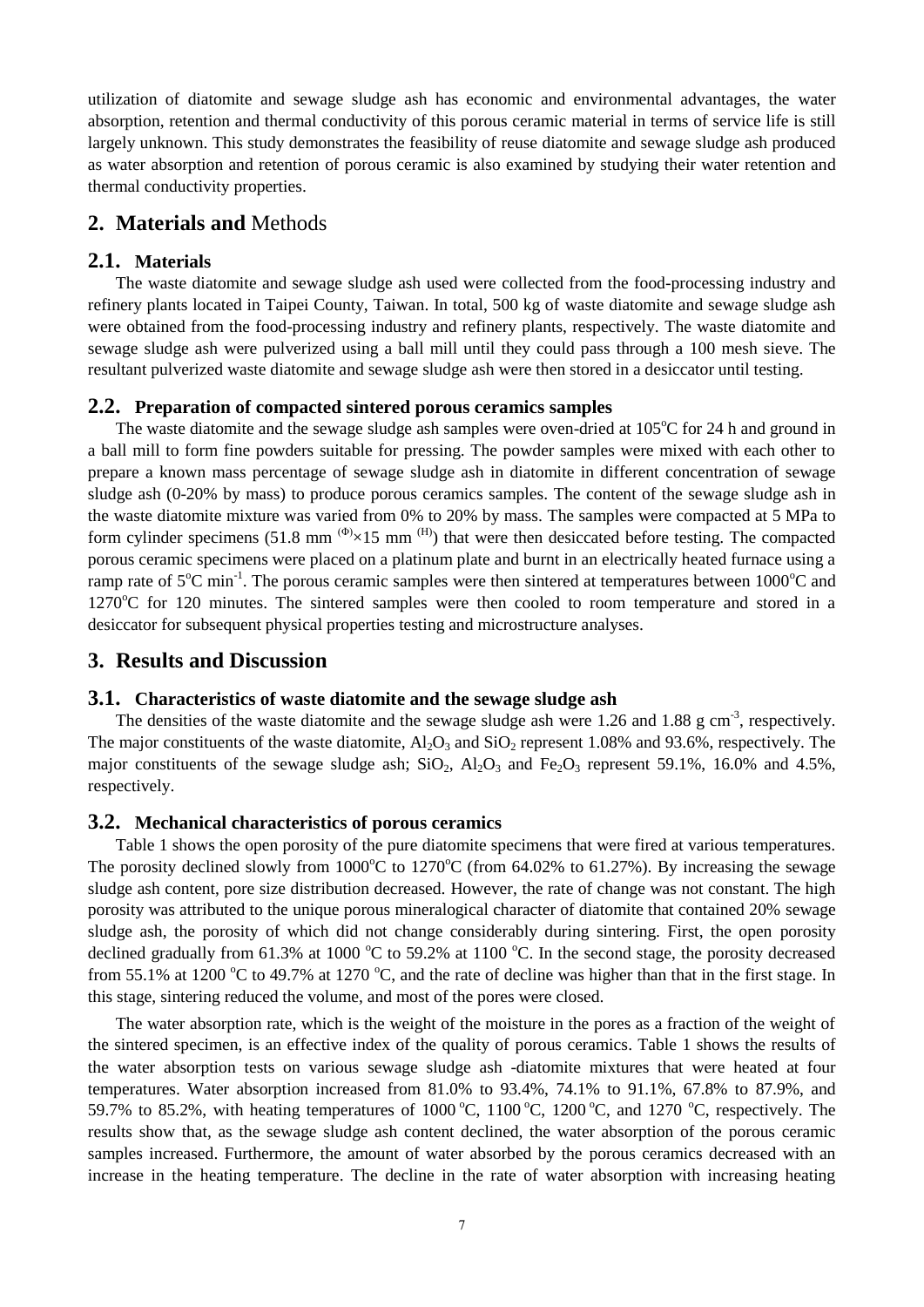temperature (1200  $^{\circ}$ C) suggests that local liquid-phase sintering occurred, which contributed to a decrease in pore volume and the water absorption rate.

The compressive strength is the crucial index of the engineering quality of porous ceramic material. Table 1 shows the compressive strength test results for porous ceramics made from diatomite and sewage sludge ash mixtures. The compressive strength of the porous ceramics increased when the heating temperature increased from 1000  $^{\circ}$ C to 1270  $^{\circ}$ C. The results showed that the optimal heating temperature that maximized the compressive strength was 1270  $\degree$ C. The compressive strength of the mixed porous ceramic samples of diatomite that contained the sewage sludge ash decreased slightly when the heating temperature increased above 1200 °C. The porous diatomite ceramic strength decreased when up to 20% of the sewage sludge ash was added to the porous ceramics that were heated to  $1200$  °C. The sewage sludge ash can be converted into porous ceramics by using this method. Consequently, the sewage sludge ash can be blended with diatomite to produce porous ceramics.

| Mechanic<br>Characteristic    | Heating<br>Temperature( $\degree$ C) | Sewage Sludge Ash Replacement Level (%) |                  |                  |                  |                  |
|-------------------------------|--------------------------------------|-----------------------------------------|------------------|------------------|------------------|------------------|
|                               |                                      | $\overline{0}$                          | 5                | 10               | 15               | 20               |
| Porosity (%)                  | 1000                                 | $64.02 \pm 0.17$                        | $63.05 + 0.24$   | $62.86 \pm 0.20$ | $62.63 \pm 0.21$ | $61.37 \pm 0.19$ |
|                               | 1100                                 | $63.41 \pm 0.33$                        | $62.48 \pm 0.19$ | $61.37 \pm 0.11$ | $60.18 + 0.26$   | $59.16 \pm 0.22$ |
|                               | 1200                                 | $62.59 + 0.20$                          | $61.58 + 0.11$   | 58.98±0.22       | $56.75 + 0.23$   | $55.01 \pm 0.13$ |
|                               | 1270                                 | $61.27 \pm 0.12$                        | $58.48 \pm 0.23$ | 55.89±0.28       | $53.42 \pm 0.19$ | $49.57 + 0.25$   |
| Water absorption<br>(% )      | 1000                                 | $93.39 + 0.24$                          | $89.51 + 0.23$   | $87.08 \pm 0.14$ | $84.87 + 0.85$   | $81.01 \pm 0.53$ |
|                               | 1100                                 | $91.13 \pm 0.47$                        | $87.17 \pm 0.29$ | $82.57 \pm 0.20$ | $78.11 \pm 0.13$ | $74.09 \pm 0.25$ |
|                               | 1200                                 | $87.85 + 0.21$                          | $83.56 + 0.33$   | $78.63 \pm 0.14$ | $72.59 + 0.23$   | $67.76 + 0.16$   |
|                               | 1270                                 | $85.23 \pm 0.12$                        | $78.58 + 0.21$   | $72.49 \pm 0.20$ | $66.76 + 0.13$   | $59.45 \pm 0.25$ |
| Compressive<br>strength (MPa) | 1000                                 | $2.48 + 0.01$                           | $3.18 \pm 0.03$  | $3.42 \pm 0.02$  | $3.77 \pm 0.01$  | $4.00 + 0.01$    |
|                               | 1100                                 | $4.36 \pm 0.03$                         | $4.96 \pm 0.03$  | $5.71 \pm 0.03$  | $6.37 \pm 0.05$  | $6.71 + 0.04$    |
|                               | 1200                                 | $5.92 \pm 0.02$                         | $6.35 \pm 0.02$  | $7.45 \pm 0.02$  | $8.71 \pm 0.01$  | $12.2 \pm 0.08$  |
|                               | 1270                                 | $6.10 + 0.05$                           | $7.20 \pm 0.02$  | $8.30 \pm 0.03$  | $10.64 + 0.08$   | $15.02 \pm 0.07$ |

Table 1: Mechanical characteristics of porous ceramics



Fig. 1: Thermal conductivity of porous ceramics.

#### **3.3. Thermal conductivity of porous ceramic samples**

Fig. 1 shows the variation in thermal conductivity of waste diatomite containing sewage sludge ash sintered porous ceramic samples at various temperatures. When the amount of sewage sludge ash was increased from 5% to 20%, the thermal conductivity of the sintered porous ceramics was 0.342-0.389, 0.361-0.423, 0.388-0.521, and 0.41-0.57 W/ mK. Moreover, the thermal conductivity of the porous ceramic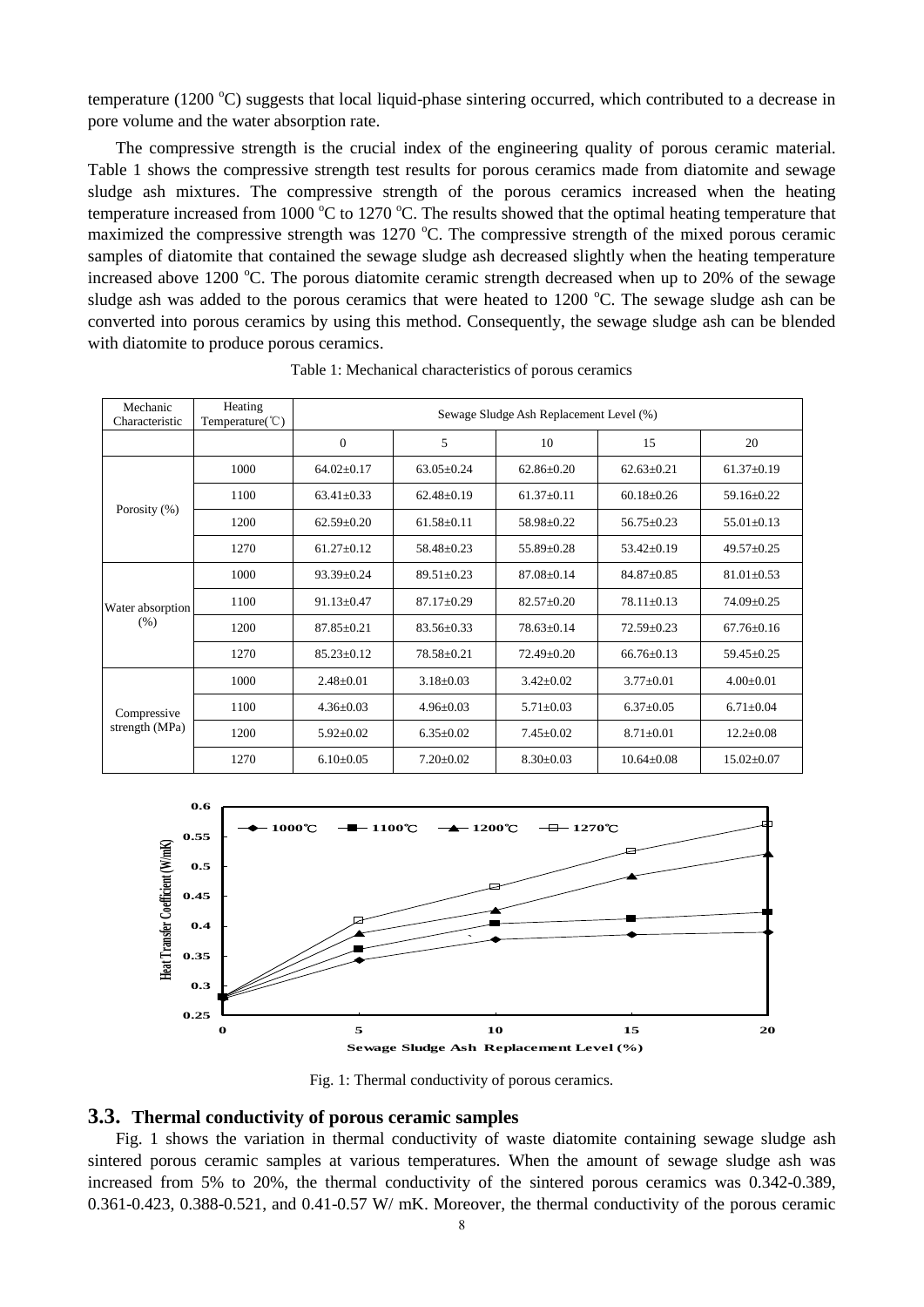samples increased in conjunction with the sewage sludge ash content. This increase was attributed to the porous structure of sintered porous ceramic samples containing sewage sludge ash, resulting in a denser structure. This confirms the decrease in size of small pores and total porosity with increasing sintering temperature. Few micropores are present in samples sintered at 1000 °C. They tend to close with increase of temperature and increase of sewage sludge ash content. The samples revealed a correlation between the density and thermal conductivity for sintered porous ceramic samples, in which the thermal conductivity increased with the density. In this study, the porous ceramic samples had a thermal conductivity of approximately  $0.28-0.57$  W/mK, which was lower than that for the concrete  $(1.5 \text{ W/mK})$ . The porous ceramic samples exhibited properties of low thermal conductivity, which may be attributed to the larger number of pores compared to those in the concrete.

#### **3.4. Water-retention properties of porous ceramic samples**

The water-release parameter  $(t_{1/2})$  was defined by the time required for half of the amount of water to be released from the samples. Fig. 2 shows the  $t_{1/2}$  values as a function of the sewage sludge ash content of the samples. The  $t_{1/2}$  values are low, with 50% of the Wa retained for 48 h in the porous ceramic samples containing sewage sludge ash samples at a relative humidity of 55% at 20  $^{\circ}$ C; this value is lower than that in pure diatomite porous ceramic samples when the heating temperature reached 1000 °C. Increasing the heating temperature from 1000  $^{\circ}$ C to 1200  $^{\circ}$ C decreased the water-retention properties of the resulting porous ceramic samples containing sewage sludge ash samples. When the heating temperature reached 1000  $^{\circ}$ C, the porous ceramic samples containing 20% sewage sludge ash had  $t_{1/2}$  values of approximately 12 h; these values were larger than those for the porous ceramic samples containing 5% of the sewage sludge ash (7 h). Because the  $t_{1/2}$  value of the foamed glass sample was approximately 4 h, the porous ceramic samples containing the sewage sludge ash exhibited excellent slow water-releasing properties, which may be attributed to the smaller pores, compared to those in the foamed glass. The large amounts of sewage sludge ash in the porous ceramic samples also facilitated a slow water release, which yielded acceptable water-retention properties. These properties make the porous ceramic samples containing sewage sludge ash samples promising for use as water-retaining materials to combat ''heat island'' effects.



Fig. 2: Water-retention properties of sintered porous ceramics samples at various temperatures.

#### **3.5. Scanning electron microscopic microphotographs of porous ceramics**

Fig. 3 shows the SEM microphotographs of porous ceramic samples sintered at 1270 °C. Fig. 3(a) shows that a small fraction of the diatomite powder began to melt, the liquid phase accumulated in regions with a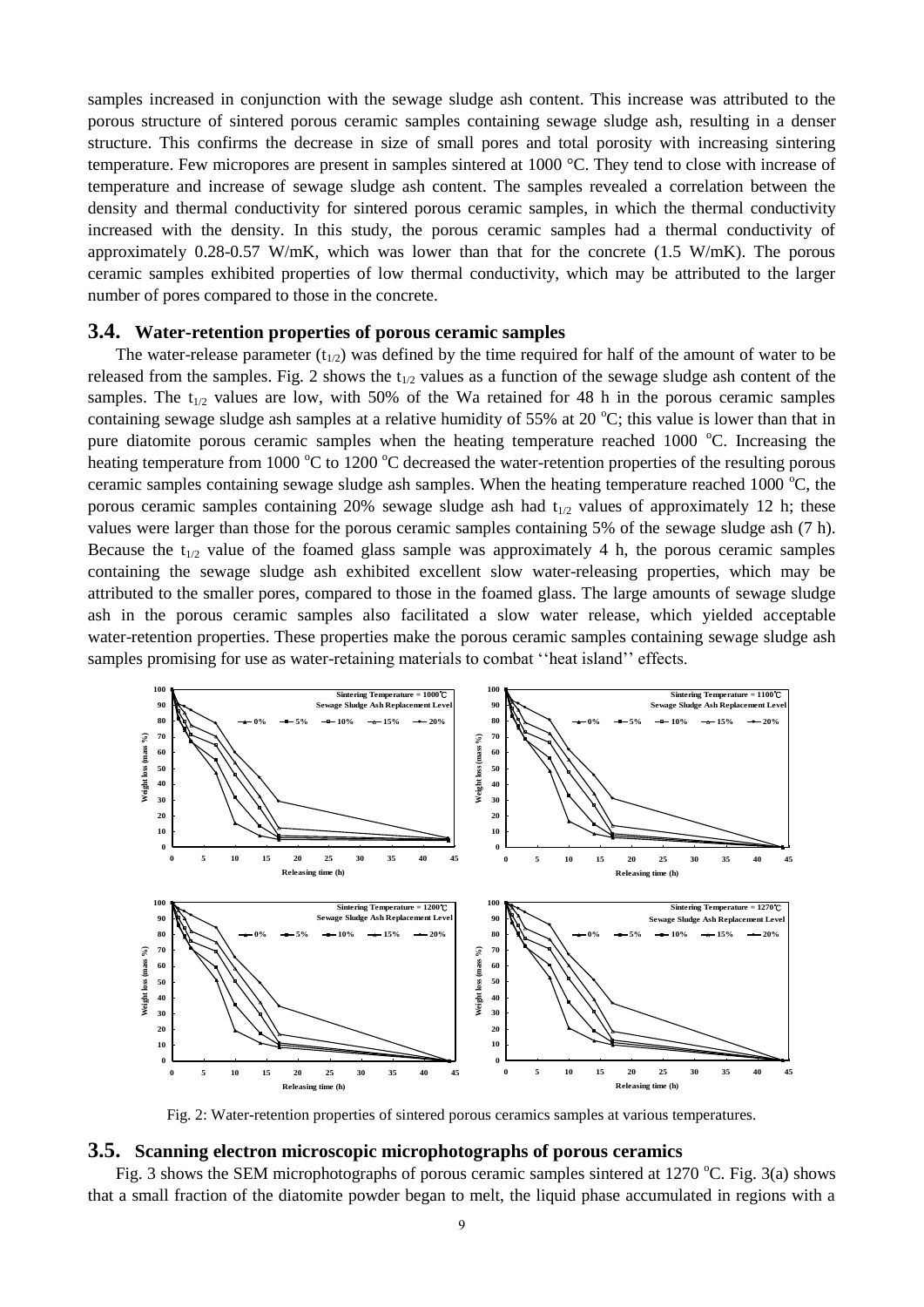negative curvature, and the contact points between pairs of particles formed necks. The initially isolated diatomite particles were converted into an integral body, which contained numerous closed pores. A microstructural change was observed during sintering below 1270  $^{\circ}$ C. Cylindrical diatomite particles were identified easily, and a number of micropores were distributed. Scanning electron microscopic measurements revealed the sewage sludge ash in various proportions in the microstructures of porous ceramics (Figs. 3(b)-3(e)). The sewage sludge ash bonded the diatomite powder into relatively strong monoliths. However, a melt phase covered the diatomite particles and filled the diatomite pores when the sintering temperature was increased to 1270 °C. Impurities in diatomite, such as  $K_2O$ ,  $Fe_2O_3$ , and MgO, favor the formation of low-temperature eutectics and the subsequent formation of a melt phase in the silica-rich grains. The internal pore volume of diatomite that contained 20% of the sewage sludge ash was not reduced substantially after heating to 1270 °C (Fig. 3(e)). Slight fusion occurred at the particle contact points at 1270 °C. The powder partially melted, and both the interparticle pores and the internal structure collapsed.



Fig. 3: SEM microphotographs of porous ceramics samples.

## **4. Conclusions**

The porous ceramics fabricated from waste material exhibited enhanced water absorption and retention capabilities. Moreover, the results of this study also indicated that water absorption and retention are dependent on the pore structures. Heating temperature is the crucial parameter in the controlled densification of porous ceramics and in forming monoliths with a well-defined porosity. The porous ceramic samples containing the sewage sludge ash exhibited low thermal conductivity properties, which may be attributed to the larger number of pores than those in the concrete. Additionally, water release  $(t_{1/2}$  value) by the porous ceramic samples was decelerated using porous ceramic samples containing the sewage sludge ash because of the synergy effect of high water absorption by the sewage sludge ash. The  $t_{1/2}$  values of the porous ceramic samples were higher than those in the foamed glass material. Porous ceramic samples containing sewage sludge ash is highly promising for use in water absorption and retention applications.

## **5. Acknowledgements**

The authors would like to thank the National Science Council of the Republic of China, Taiwan, for financially supporting this research under Contract No. NSC 101-2221-E-197- 010- MY3.

## 6. **References**

- [1] Cheeseman, C. R. Virdi, G. S. Properties and microstructure of lightweight aggregate produced from sintered sewage sludge ash. Resour. *Conservation and Recycling.* 2005, **45**: 18-30.
- [2] Hadjar, H. Hamdi, B. Jaber, M. Brendl é, J. Kessa issia, Z. Balard, H. Donnet, J. B. Elaboration and characterization of new mesoporous materials from diatomite and charcoal. *Micropor. Mesopor. Mater.* 2008, **107**: 219–226.
- [3] Green, D. J. Colombo, P. Cellular ceramics: intriguing structures, novel properties, and innovative applications. *MRS Bull.* 2003, **28** (4): 296–300.
- [4] Sheng, J. Vitrification of borate waste from nuclear power plant using Sewage Sludge Ash. (I) *Glass formulation*